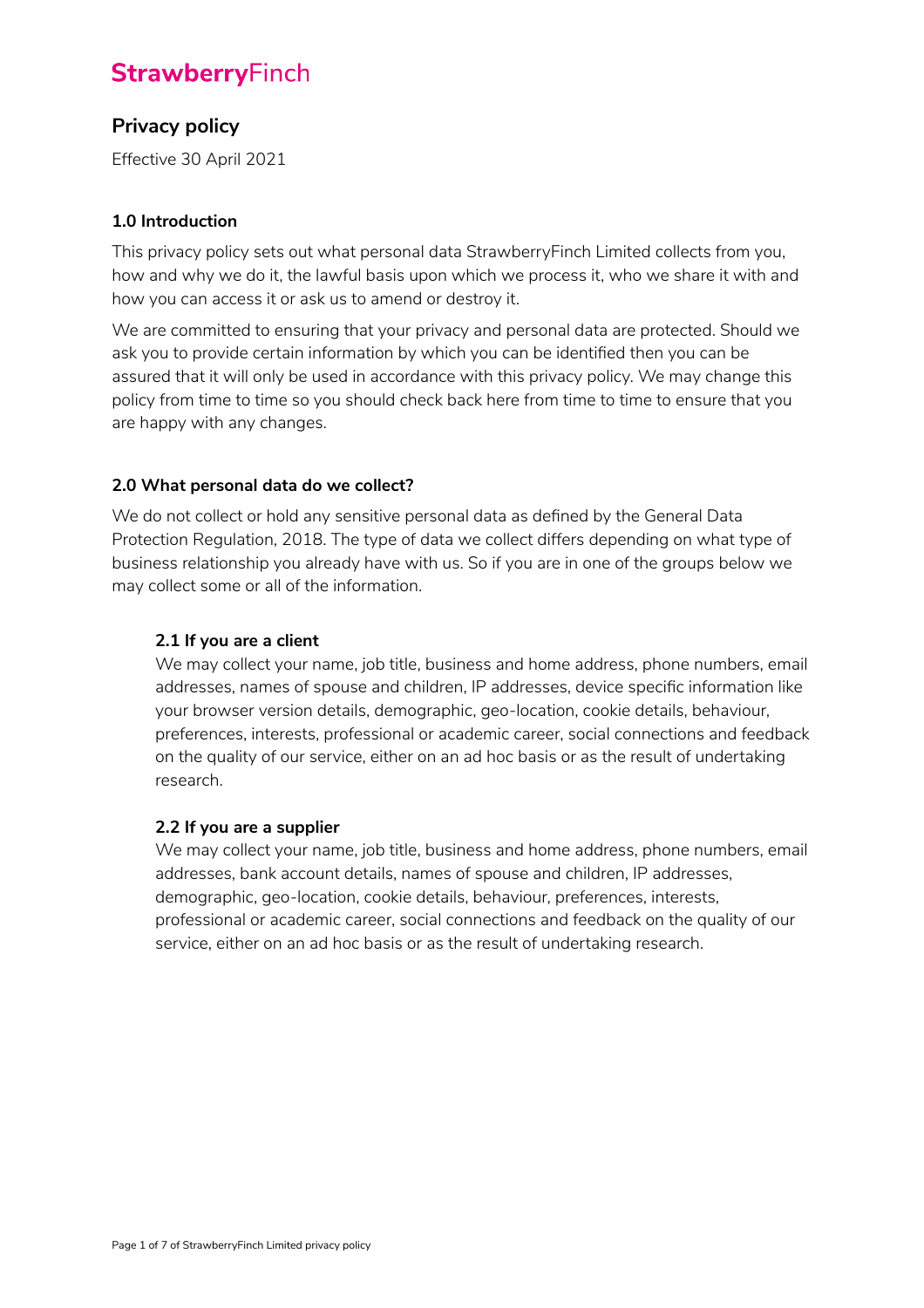#### **3.0 How do we collect your personal data and where does it come from?**

You may give this to us in person, verbally over the phone, by conference call, webinar, faceto-face, or by chat box, messaging app, text, email, or social media. It could also be information we get from you when you use our website and collected by using cookies, tracking and analytics software. Or it could be from your own website(s), any of your social media accounts or other publicly accessible sources.

### **3.1 We use cookies**

A cookie is a small file which asks permission to be placed on your computer's hard drive. Once you agree, the file is added and the cookie helps analyse web traffic or lets you know when you visit a particular site. Cookies allow web applications to respond to you as an individual. The web application can tailor its operations to your needs, likes and dislikes by gathering and remembering information about your preferences.

We use traffic log cookies to identify which pages are being used. This helps us analyse data about web page traffic and improve our website in order to tailor it to your needs.

Overall, cookies help us provide you with a better website, by enabling us to monitor which pages you find useful and which you do not. A cookie in no way gives us access to your computer or any information about you, other than the data you choose to share with us.

Most web browsers automatically accept cookies, but you can usually modify your browser setting to block cookies if you prefer. Although this may prevent you from taking full advantage of the website.

#### **3.2 We use analytics software**

We also use analytics software to build profiles of visitors to our website based on their IP address, geo-location, and the actions they take when interacting with our website. We also use software to track repeat visits by appending action data to a previous visitor's IP address. Your email address and social media profile can also be appended to this visitor profile if you click through from one of our outbound emails, subscribe to our email list, complete a form on our website or engage with us via our chat box. This enables us to identify you as an individual and to provide you with a higher quality and a more personalised experience.

# **3.3 Links to other websites**

Our website may contain links to other websites of interest. However, once you have used these links to leave our website, you should note that we do not have any control over that other website. Therefore, we cannot be responsible for the protection and privacy of any information which you provide whilst visiting such sites and such sites are not governed by this privacy policy. You should exercise caution and look at the privacy policy applicable to the website in question.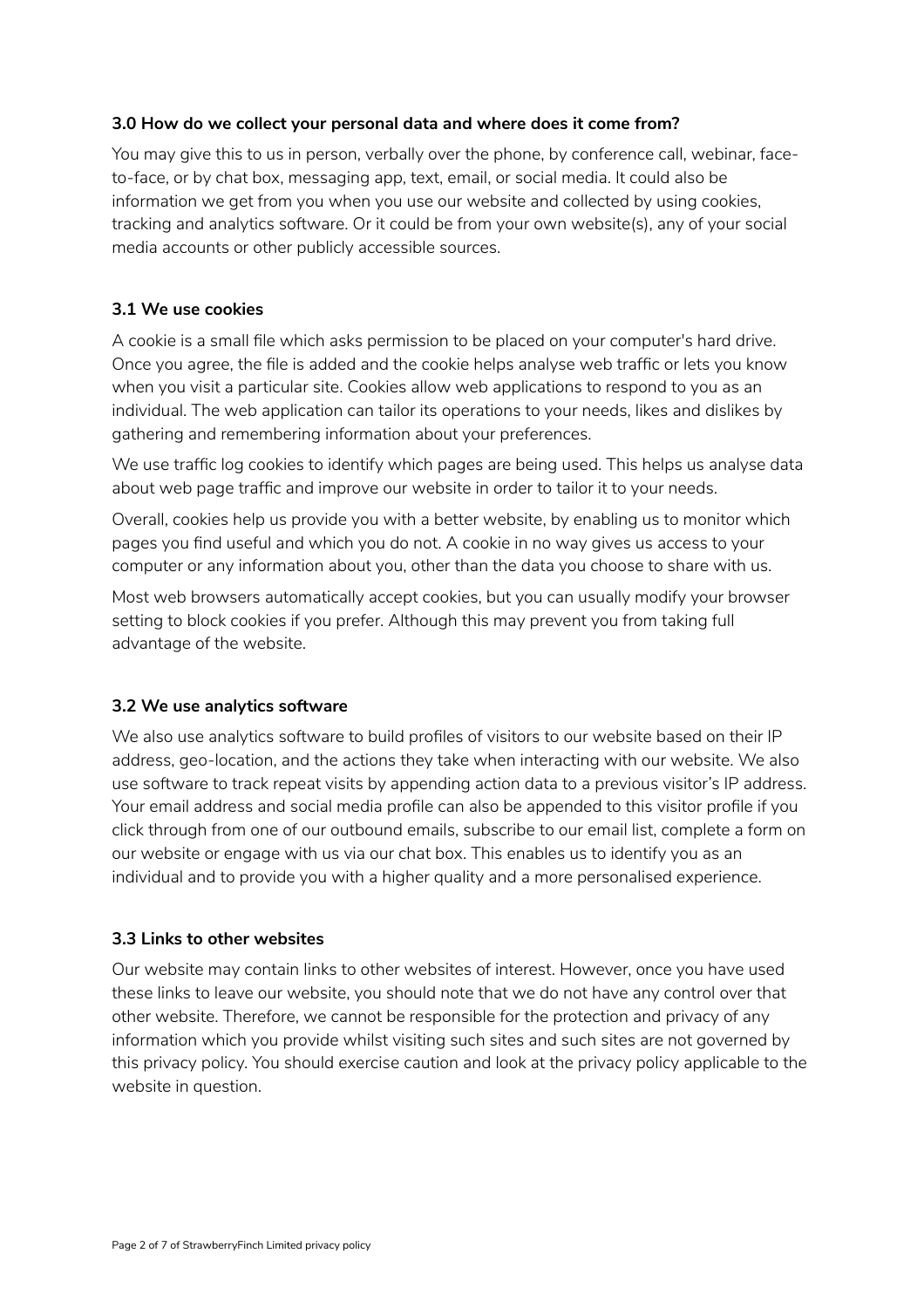#### **4.0 What is the purpose for collecting your personal data?**

We aim to provide clients with a high quality, personalised services based on a professional business relationship. The specific purposes varies depending on the relationship you have with us.

#### **5.0 What do we do with your personal data? (ie. how we process it)**

We store your personal data in our digital address book, CRM, studio workflow and accounting systems, website chat box and email broadcast program.

We use a number of different software applications and Software as a Service (SaaS) providers with servers based around the world and your personal data could be stored and processed on one of our computers, on our phones or locally in the UK, Europe or on a server in a country outside of where you live.

#### **6.0 What is the lawful basis upon which we process your personal data?**

We act as data controllers in that we determine the purposes and the means of processing your personal data. As as a small commercial organisation employing less than 250 people, we are also data processors in that we use your information to efficiently administer our business. This involves holding your personal data for legitimate business reasons, eg. communicating with you my phone, email, text and by post, fulfilling our contractural obligations and contractual transactions with individuals and companies, including our compliance with HMRC and Health & Safety regulations.

The processing enables us to enhance the quality of our service, to modify or to personalise it in some way as to improve your overall experience. Or to provide you with improved benefits including the following and to;

- Better understand how you interact with our website
- Send you information about design, branding and marketing issues that might be of interest or benefit to you
- Introduce us and our services to you, including trusted third parties that might be useful to you
- Analyse the effectiveness of our marketing communications or campaigns
- Identify and prevent fraud

There may be up to four different lawful basis upon which we process your personal data and these are;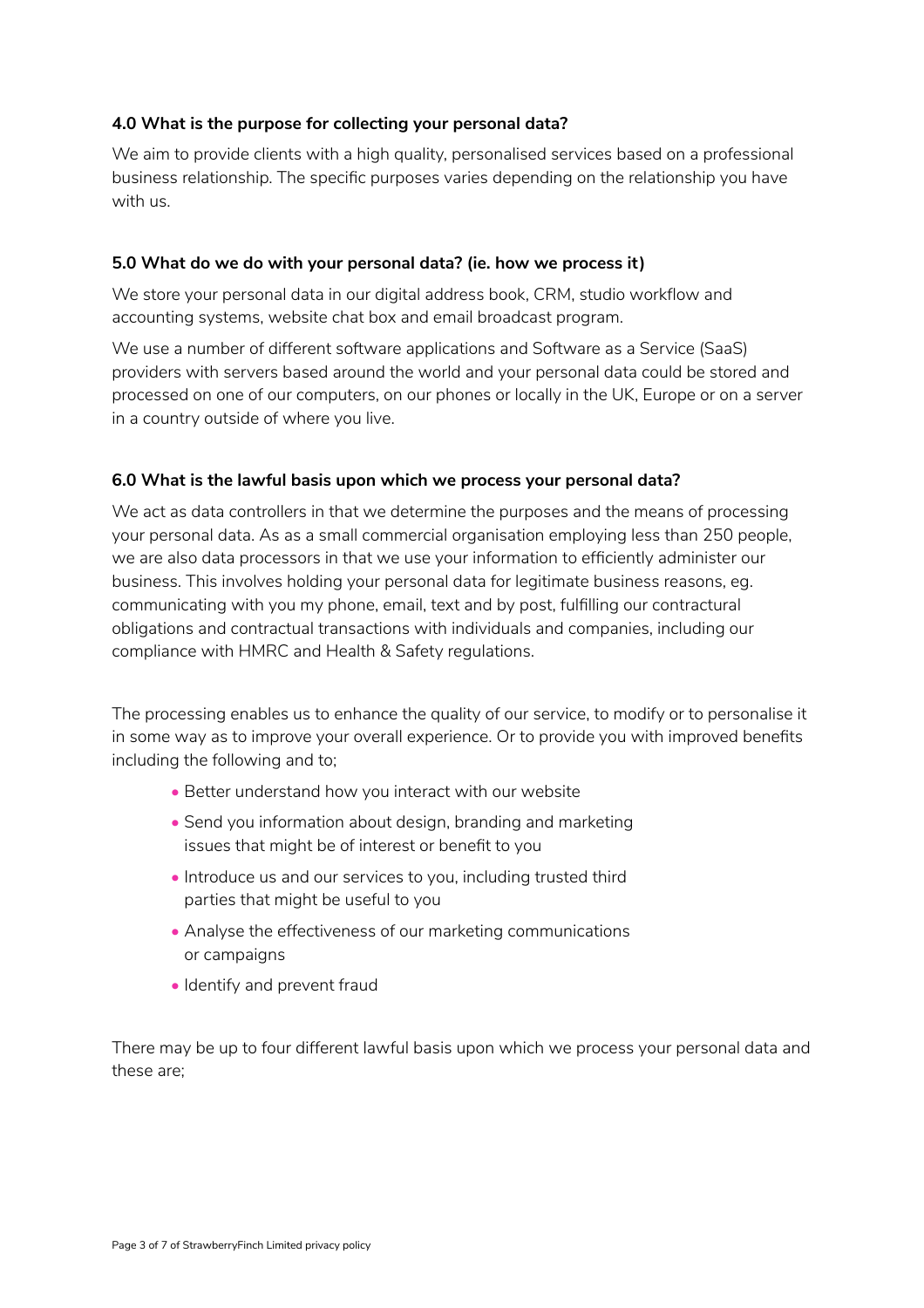#### **Contract**

Such processing is necessary in order to enter into or perform a contract with you to provide you with a high quality service.

#### **Legitimate interest**

It is in our legitimate interest to communicate with you and you would reasonably expect us to use your personal data to learn more about you before, during and after making contact.

#### **Consent**

You have consented to the processing of your personal data for specific purposes.

#### **Legal**

Under certain circumstances we are required by law to process your personal data, to comply with, but are not limited to HMRC and Health & Safety regulations or to identify and prevent fraud.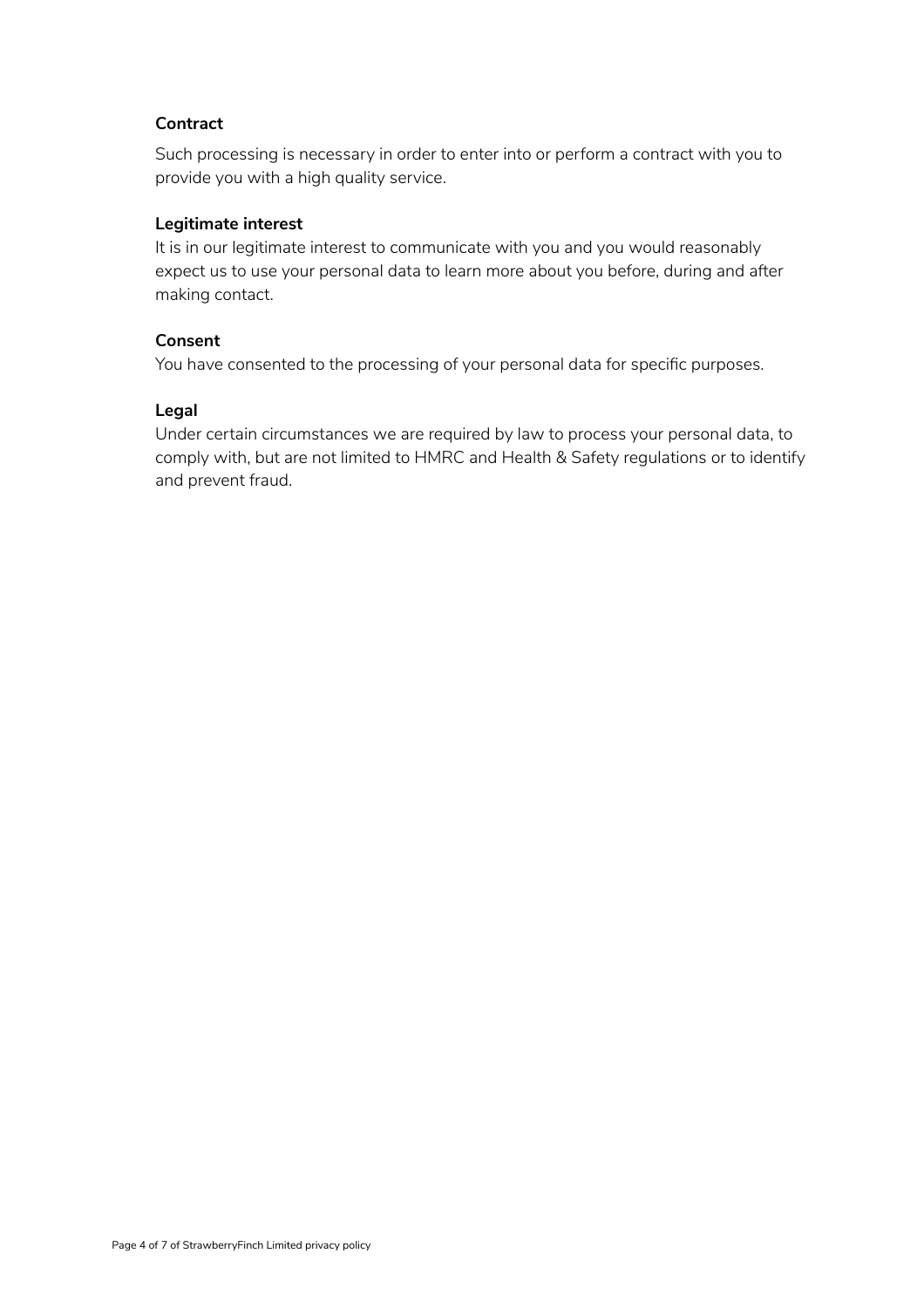| Type of business relationship you have with us                                                                                                | Lawful basis |                        |         |  |
|-----------------------------------------------------------------------------------------------------------------------------------------------|--------------|------------------------|---------|--|
|                                                                                                                                               | Contract     | Legitimate<br>interest | Consent |  |
| <b>Clients</b>                                                                                                                                |              |                        |         |  |
| Carry out tasks on your behalf                                                                                                                | Yes          |                        |         |  |
| Provide you with high quality service(s) and an outstanding<br>experience whenever and however you are in contact with us                     | Yes          |                        |         |  |
| Keep accurate records                                                                                                                         | Yes          |                        |         |  |
| Understand your needs better by using research, so we can<br>improve the quality of our service(s) or propose new ways of<br>working with you |              | Yes                    |         |  |
| Invite you to events, presentations or meetings to share our<br>expertise or knowledge and to strengthen our business<br>relationship         |              | Yes                    |         |  |
| Inform you about new services or introduce you to ones from<br>trusted third parties that may be useful to you                                |              | Yes                    |         |  |
| Help you to build a stronger and fitter brand by sharing our<br>insights and experience, direct to your inbox                                 |              | Yes                    |         |  |
| <b>Prospective clients</b>                                                                                                                    |              |                        |         |  |
| Keep accurate records                                                                                                                         |              | Yes                    |         |  |
| Provide you with an outstanding experience whenever and<br>however you are in contact with us                                                 |              | Yes                    |         |  |
| Help you to build a stronger and fitter brand by sharing our<br>insights and experience, direct to your inbox                                 |              |                        | Yes     |  |
| Invite you to events, presentations or meetings to share our<br>expertise or knowledge with you                                               |              |                        | Yes     |  |
| Understand your needs and introduce you to service(s) that<br>may be useful to you                                                            |              |                        | Yes     |  |
| <b>Suppliers</b>                                                                                                                              |              |                        |         |  |
| Introduce ourselves and our services(s) to you                                                                                                |              | Yes                    |         |  |
| Provide an outstanding experience whenever and however<br>you are in contact with us                                                          |              | Yes                    |         |  |
| Collaborate with you to provide a high quality service to our<br>clients or introduce you directly to them                                    | Yes          |                        |         |  |
| Be able to pay you for your service(s)                                                                                                        | Yes          |                        |         |  |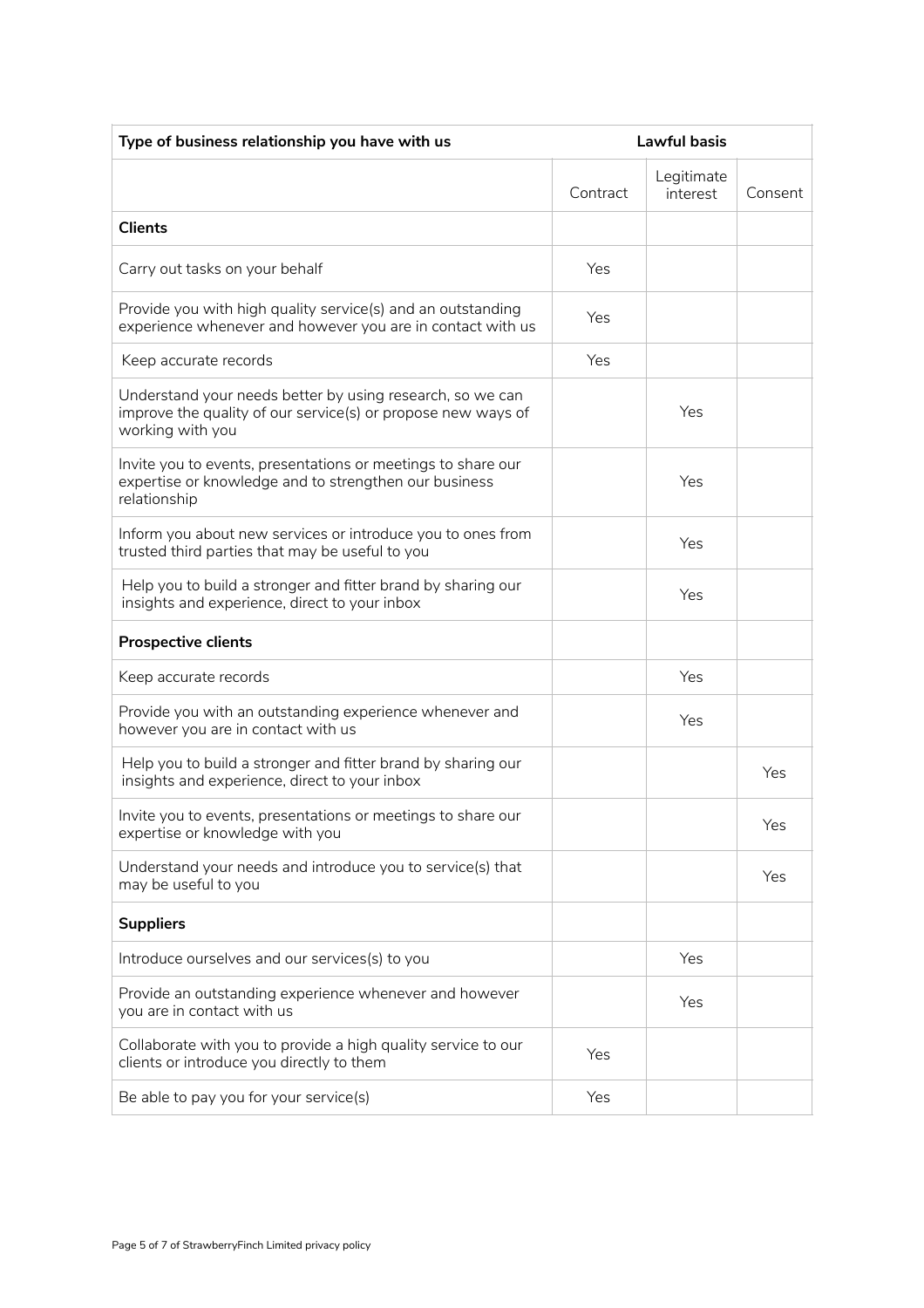# **7.0 Respecting your personal data rights**

Whenever we process information for the above purposes we always respect your personal data rights, which include the right to be informed, the right of access, the right of rectification, the right of erasure, the right to restrict processing, the right to data portability, the right to object and the right not to be subjected to automated decision-making including profiling.

|                        | Your rights |               |                        |                                 |                     |           |               |  |
|------------------------|-------------|---------------|------------------------|---------------------------------|---------------------|-----------|---------------|--|
| Lawful<br>basis        | Access      | Rectification | Restrict<br>processing | Erasure<br>(to be<br>forgotten) | Data<br>portability | Object    | With-<br>draw |  |
| Contract               | Yes         | Yes           | Yes                    | Yes                             | No.                 | <b>No</b> | Yes           |  |
| Legitimate<br>interest | Yes         | Yes           | <b>Yes</b>             | Yes                             | No.                 | Yes       | Yes           |  |
| Consent                | Yes         | Yes           | Yes                    | Yes                             | No.                 | No.       | Yes           |  |
| Legal                  | Yes         | Yes           | No.                    | No.                             | No                  | No        | No            |  |

#### **8.0 How long do we hold your personal data?**

Unless you ask us to destroy your personal data, we will hold it whilst we have a business relationship with you. At each financial year end, we archive non-active records and keep these for at least seven years.

# **9.0 Maintaining the security of your personal data (ie. breaches)**

We are committed to ensuring that your information is secure. In order to prevent unauthorised access or disclosure, we have put in place suitable physical, electronic and managerial procedures to safeguard and secure your personal data.

We have installed an SSL certificate on our website to encrypt any personal data that you provide us. We review our information collection, storage and processing practices, including security measures to mitigate the risk of unauthorised access to our systems.

We use desktop, laptop and mobile computers to store your personal data and some paper based records are stored .